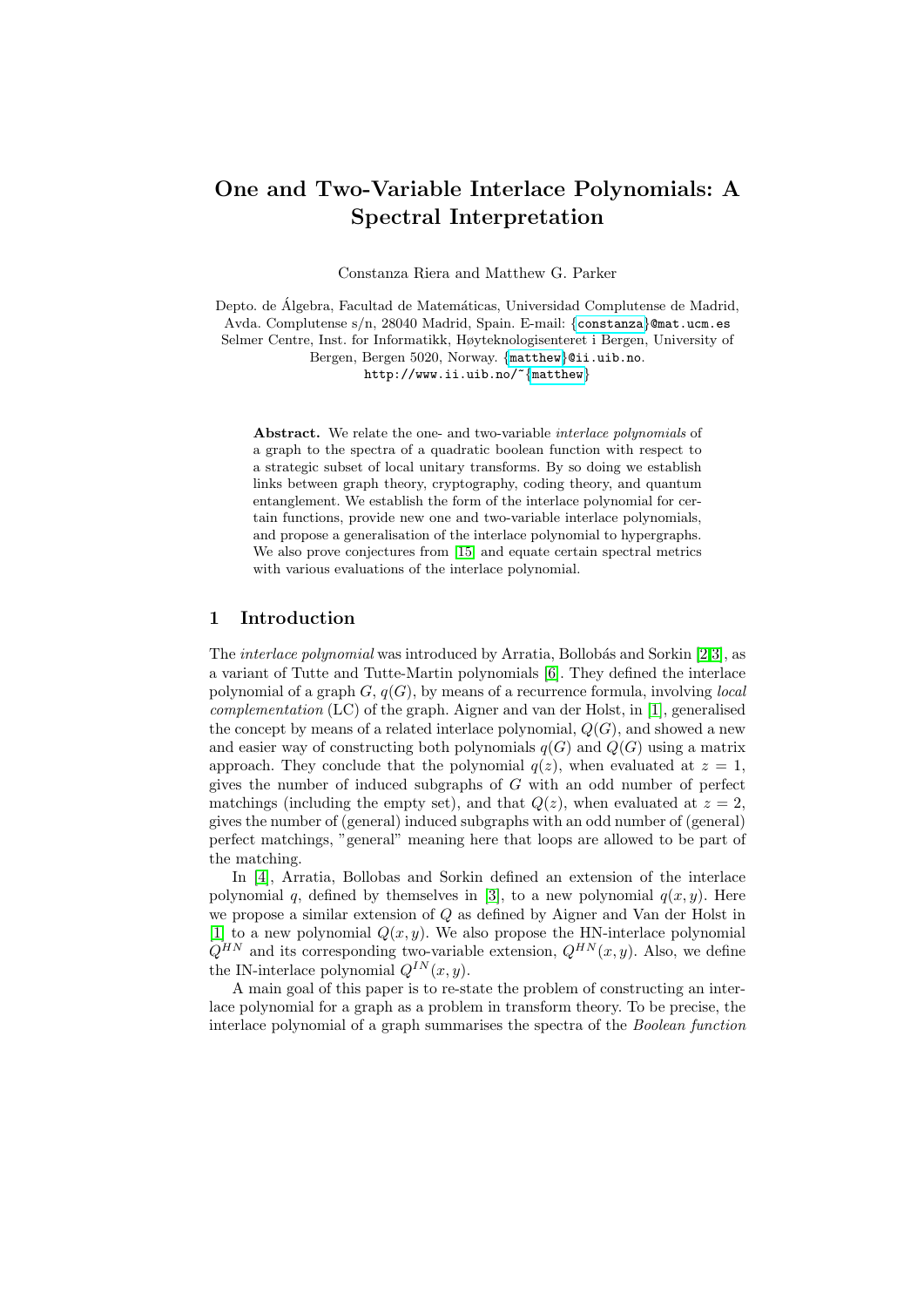associated with that graph, where the spectra are computed w.r.t. (with respect to) a certain well-chosen set of *Local Unitary* (LU) transforms. This re-statement allows us to propose new interlace polynomials, as mentioned above, to suggest new applications for these polynomials, and even to extend the problem in a natural way to hypergraphs. We focus on LU transforms which are formed from tensor products of the matrices  $I, H$ , and  $N$ , where,

$$
H = \frac{1}{\sqrt{2}} \begin{pmatrix} 1 & 1 \\ 1 & -1 \end{pmatrix},
$$
 is the *Walsh-Hadamard* kernel,  

$$
N = \frac{1}{\sqrt{2}} \begin{pmatrix} 1 & i \\ 1 & -i \end{pmatrix}, i^2 = -1,
$$
 is the *Negahadamard* kernel,

and  $I$  is the  $2 \times 2$  id[en](#page-1-0)tity matrix.

**Definition 1** The set of  $3^n$  LU transforms,  $\{I, H, N\}^n$ , is the set comprising all transforms, U, of the form  $U = \prod_{j \in \mathbf{R_I}} I_j \prod_{j \in \mathbf{R_H}} H_j \prod_{j \in \mathbf{R_N}} N_j$ , each of size  $2^n\times 2^n$ , where, say,  $V_j=I\otimes\ldots\otimes I\otimes \widetilde{V\otimes I}\otimes\ldots\otimes \widetilde{I}$ , with  $\widetilde{V}$  in the jth position, ' $\otimes$ ' means the tensor product of matrices, and where the sets  $\mathbf{R}_{\text{I}}, \mathbf{R}_{\text{H}}$ , and  $\mathbf{R}_{\text{N}}$ , partition the set of vertices  $\{0, \ldots, n-1\}$ <sup>1</sup>.

Transform subsets such as  $\{I, H\}^n$  ...etc are then defined in the obvious way.

Define the *n* vertex graph, G, by its  $n \times n$  adjacency matrix,  $\Gamma$ . We iden- $\sum_{i < j} \Gamma_{ij} x_i x_j$  [20]. This identification allows us to interpret  $q(G, 1)$  as the numtify G with a quadratic Boolean function  $p(x_0, x_1, \ldots, x_{n-1})$ , where  $p(\mathbf{x}) =$ ber of flat spectra of  $p(\mathbf{x})$  w.r.t. the transform set,  $\{I, H\}^n$ , and  $Q(G, 2)$  as the number of flat spectra of  $p(\mathbf{x})$  w.r.t. the transform set  $\{I, H, N\}^n$ .

In section 3 we re-define the interlace polynomials  $q$  and  $Q$  using the modified adjacency matrix of the graph w.r.t.  $\{I, H\}^n$  and  $\{I, H, N\}^n$ , respectively, as defined in [20,21], and use them to compute the interlace polynomial of the clique (complete graph), and clique-line-clique.

In section 4 we define a new interlace polynomial,  $Q^{HN}$ , that summarises spectra w.r.t.  $\{H, N\}^n$  in [the](#page-14-2) same way that the interlace polynomials q and Q do with their respective sets. Our motivation for relating the concept of interlace polynomial to  $\{H, N\}^n$  is that this set is related to the *Peak-to-Average Power* Ratio (PAR) w.r.t. both one and multi-dimensional continuous Discrete Fourier Transforms, and hence to problems in telecomm[unic](#page-14-3)ations and physics for tasks such as channel-sounding, spread-spectrum, and synchronization [19]. We compute  $Q^{HN}$  for the clique, line, and clique-line-clique functions. The polynomial  $Q^{HN}$  is also the basis for constructing Q for recursive structures.

<span id="page-1-0"></span>By Glynn [11], a self-dual quantum error correcting code  $(QECC)$  [[n, 0, d]] corresponds to a graph on n vertices, this being a so-called *graph state* [13] which may be assumed to be connected if the code is indecomposable. It is shown there that two graphs,  $G$  and  $G'$ , give equivalent self-dual quantum codes if and only

<sup>&</sup>lt;sup>1</sup> For instance, if  $n = 4$ ,  $\mathbf{R}_{\mathbf{I}} = \{1\}$ ,  $\mathbf{R}_{\mathbf{H}} = \{0, 3\}$ , and  $\mathbf{R}_{\mathbf{N}} = \{2\}$ , then  $U = H \otimes I \otimes I$  $N \otimes H$ , where U is a 16 × 16 unitary matrix.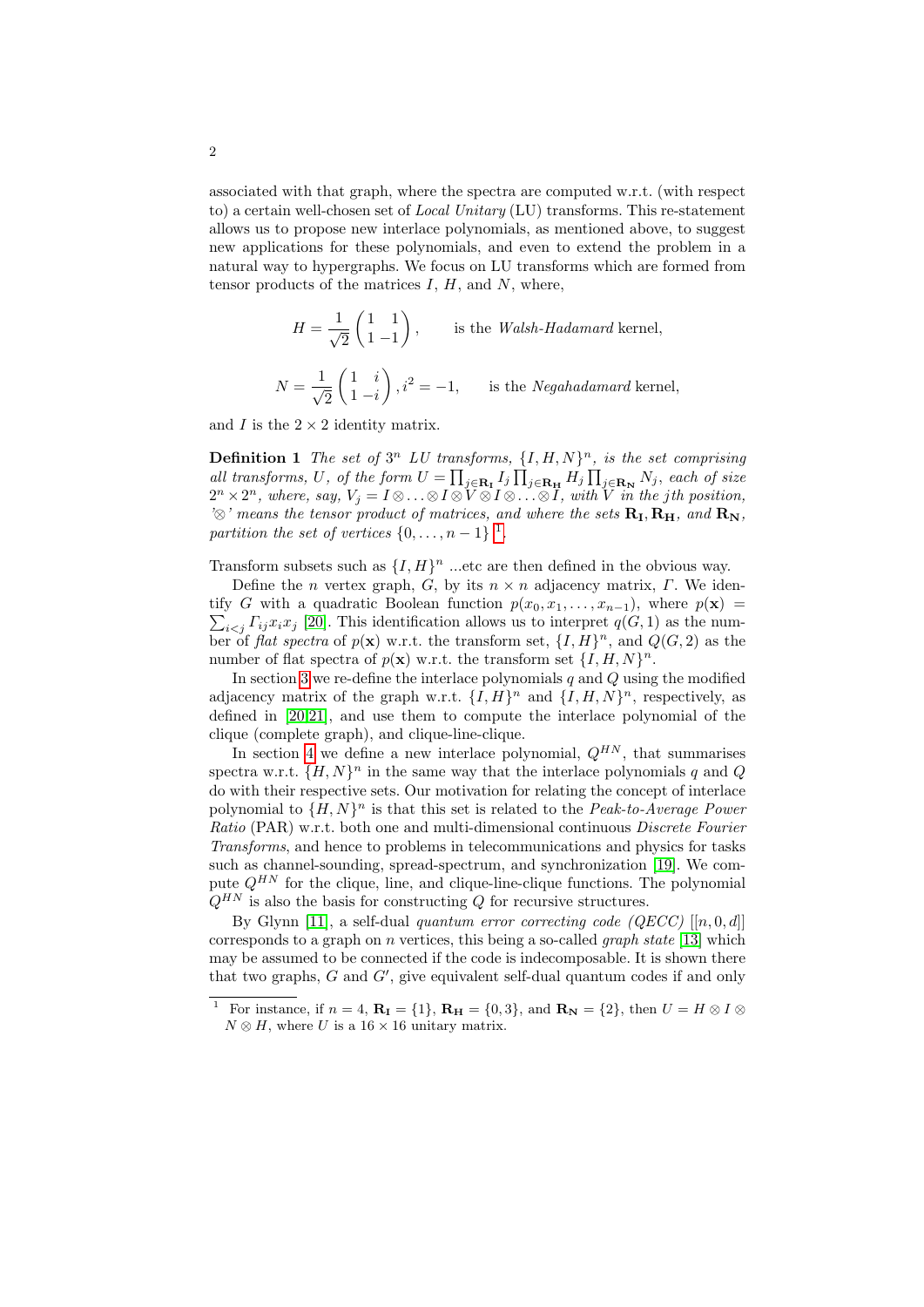if they are LC-equivalent <sup>2</sup> (see definition 9). In this case,  $G$  and  $G'$  also map to GF(4) additive codes with identical [weig](#page-15-0)ht distributions [7]. As the interlace polynomial,  $Q$ , is LC-invariant  $[1]$ , it is also an invariant of the corresponding QECC. This result implies that Q is invariant under the application of certain LU *transforms* to the multipartite quantum state associated with the QECC [18], for it turns out that LC-equivalence for graph states can be characterised by LU-transformation via the set of transforms  $\{I, H, N\}^n$  [20]. Therefore Q can be used to summarise some important properties of an associated quantum graph state. More specifically, an analysis of the spectra of a Boolean function provides measures of entangle[men](#page-14-0)t of the associated quantum multipartite state, as defined by the QE[CC](#page-14-4) [and](#page-14-5)/or its associated quadratic Boolean function [20,18,13].

In section 5 we provide spectral interpretations of interlace polynomials, and generalise to hypergraphs, i.e. to Boolean functions of algebraic degree greater than 2. We prove conjectures proposed by Parker in [15] related to the line function (path graph) and its affine offsets. In [12,17], the Multivariate Merit Factor (MMF) and Clifford Merit Factor (CMF) are defined, these being inverse measures of the energy of the Boolean function w.r.t.  $\{H, N\}^n$  and  $\{I, H, N\}^n$ respectively. By proving that the *power spectrum* of a quadratic Boolean function w.r.t.  $\{I, H, N\}^n$  is always one or two-valued, we show that MMF and CMF can be derived from  $Q^{HN}(4)$  and  $Q(4)$ , respectively.

In section 6 we propose the new two-variable interlace polynomial  $Q(x, y)$ , and derive some lemmas.

Our spectral approach allows us to interpret the interlace polynomial as a descriptor for some of the spectral characteristics of a Boolean function, with application to classical cryptography. For instance, one often wants to approximate a Boolean function,  $p$ , of  $n$  variables, by a simpler function. One way to do this is to use an *annihilator* Boolean function, g, such that  $gp \approx 0$  or  $g(p+1) \approx 0$ . A generalisation of this is to look for a function q such that  $q(p + a) \approx 0$ , where a is a low degree Boolean function. These approximations provide a generalised measure of probabilistic algebraic immunity for a function, p. In particular, in the context of transforms w.r.t.  $\{I, H\}^n$ , with  $\mathbf{R}_{\mathbf{I}}$  and  $\mathbf{R}_{\mathbf{H}}$  integer sets that partition  $\{0, 1, \ldots, n-1\}$ , then  $g = \prod_{j \in \mathbf{R_I}} (x_j + c_j)$  is a degree  $|\mathbf{R_I}|$  Boolean function of  $|\mathbf{R}_{\mathbf{I}}|$  variables,  $c_j \in \text{GF}(2)$ , and  $a = d + \sum_{j \in \mathbf{R}_{\mathbf{H}}} x_j$  is a degree-one Boolean function of  $|\mathbf{R}_{\mathbf{H}}|$  variables, with  $d \in \text{GF}(2)$ . In this case the transform spectra w.r.t.  $\{I, H\}^n$  quantify the accuracy of all possible  $(g, a)$  pairs of the above form w.r.t. t[he](#page-14-6) approximation  $g(p + a) \approx 0$ . The spectra, in turn, are summarised by the interlace polynomial,  $q$ . Similarly,  $Q$  can be u[sed](#page-14-7) to summarise the effectiveness of such attacks w.r.t.  $\{I, H, N\}^n$ , where a is now an affine function from  $GF(2)^{|\mathbf{R}_{\mathbf{H}}|+|\mathbf{R}_{\mathbf{N}}|} \rightarrow \mathcal{Z}_4$ . Q can also be used to a[sses](#page-14-8)s the block cipher attack scenario where one has full read/write access to a subset of plaintext bits and access to all ciphertext bits [9]. Using similar arguments,  $Q^{\hat{H}N}$  summarises all possible  $\mathcal{Z}_4$ -linear approximations to a Boolean function, i.e. w.r.t.  $\{H, N\}^n$  [16]. Thus, the spectra w.r.t.  $\{I, H, N\}^n$  or its subsets tell us more about the Boolean

<sup>2</sup> Referred to as "Vertex-Neighbour-Complementation" (VNC)-equivalent in [11].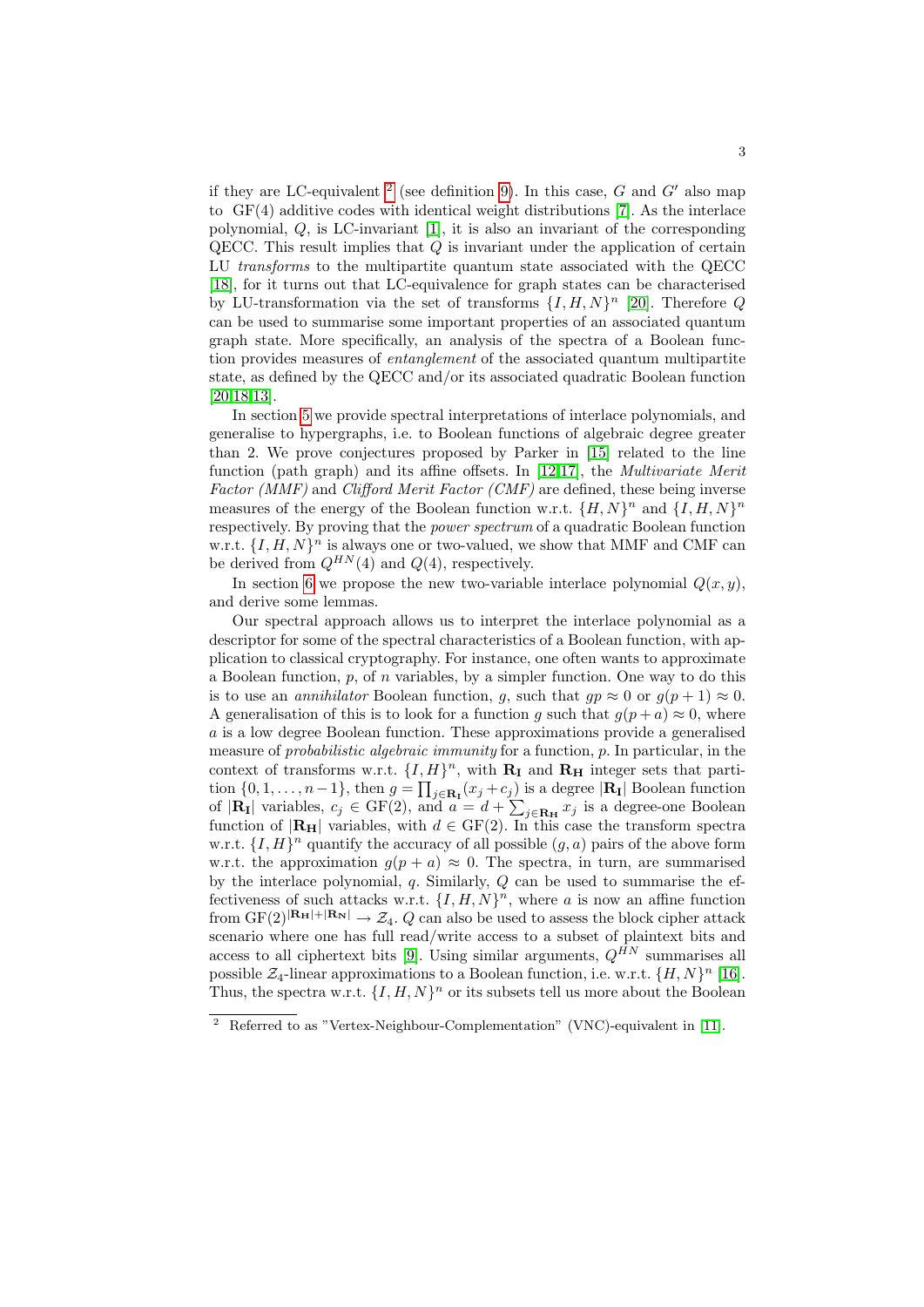function, p, than is provided by just the spectrum w.r.t. the Walsh-Hadamard transform (WHT), and such spectra are conveniently summarised by their respective interlace polynomials. As seen in [20], just an enumeration of the flat spectra of a function w.r.t.  $\{I, H, N\}^n$  $\{I, H, N\}^n$  $\{I, H, N\}^n$  or its subsets provides a good measure of the 'strength' of the function in v[ario](#page-15-1)us contexts.

#### 2 Definitions and Notation

We recapitulate here some definition and results of [20,21]:

**Definition 2** [23] A Boolean function  $p(\mathbf{x}) : GF(2)^n \to GF(2)$  is bent if  $P = 2^{-n/2} (\bigotimes_{i=0}^{n-1} H)(-1)^{p(\mathbf{x})}$  $P = 2^{-n/2} (\bigotimes_{i=0}^{n-1} H)(-1)^{p(\mathbf{x})}$  $P = 2^{-n/2} (\bigotimes_{i=0}^{n-1} H)(-1)^{p(\mathbf{x})}$  [ha](#page-14-9)s a flat spectrum, or, in other words, if  $P =$  $(P_{\mathbf{k}}) \in \mathbb{C}^{2^n}$  is such that  $|P_{\mathbf{k}}| = 1 \ \forall \ \mathbf{k} \in GF(2)^n$ .

<span id="page-3-1"></span>If the function is quadratic, we associate to it a simple non-directed  $n$ -vertex graph, and in this case a flat spectrum is obtained iff  $\Gamma$ , the  $n \times n$  adjacency matrix of the graph, has maximum rank mod 2 [14]. In [20], we generalised this concept, considering not only the Walsh-Hadamard transform  $\bigotimes_{i=0}^{n-1} H$ , but the complete set of unitary transforms w.r.t.  $\{I, H, N\}^n$ . We studied there the number of flat spectra of a function w.r.t.  $\{I, H, N\}^n$ , or in other words the number of unitary transforms  $U \in \{I, H, N\}^n$  such that  $P_U = (P_{U,\mathbf{k}}) \in \mathbb{C}^{2^n}$  has  $|P_{U,\mathbf{k}}| = 1 \ \forall \ \mathbf{k} \in \mathrm{GF}(2)^n$ , where

$$
(P_{U,\mathbf{k}}) = U(-1)^{p(\mathbf{x})} = \left(\prod_{j \in \mathbf{R}_{\mathbf{I}}} I_j \prod_{j \in \mathbf{R}_{\mathbf{H}}} H_j \prod_{j \in \mathbf{R}_{\mathbf{N}}} N_j\right)(-1)^{p(\mathbf{x})} . \tag{1}
$$

We also considered the number of flat spectra w.r.t. some subsets of  $\{I, H, N\}^n$ , namely  $\{H, N\}^n$  (when  $\mathbf{R}_{\mathbf{I}} = \emptyset$ ) and  $\{I, H\}^n$  (when  $\mathbf{R}_{\mathbf{N}} = \emptyset$ ). We proved there that a quadratic Boolean function will have a flat spectrum w.r.t. a transform in  $\{I, H, N\}^n$  iff a certain modification of its adjacency matrix,  $\Gamma$ , concretely the matrix resultant of the following actions, has maximal rank mod 2:

- for  $i \in \mathbf{R}_{\mathbf{I}}$ , we erase the  $i^{th}$  row and column of  $\Gamma$ .
- for  $i \in \mathbf{R}_{N}$ , we substitute 0 for 1 in position [i, i], i.e. we assign  $\Gamma_{ii} = 1$ .
- for  $i \in \mathbf{R}_{\mathbf{H}}$ , we leave the  $i^{th}$  row and column of  $\Gamma$  unchanged.

<span id="page-3-0"></span>This modified adjacency matrix is also helpful t[o c](#page-13-2)ompute the interlace polynomial of a graph.

### 3 The interlace polynomial

We define polynomials q and  $Q$ , equivalently to definitions offered in [1], but relate the interlace polynomial with the spectra of a graph w.r.t.  $\{I, H\}^n$  and  ${I, H, N}^n$ .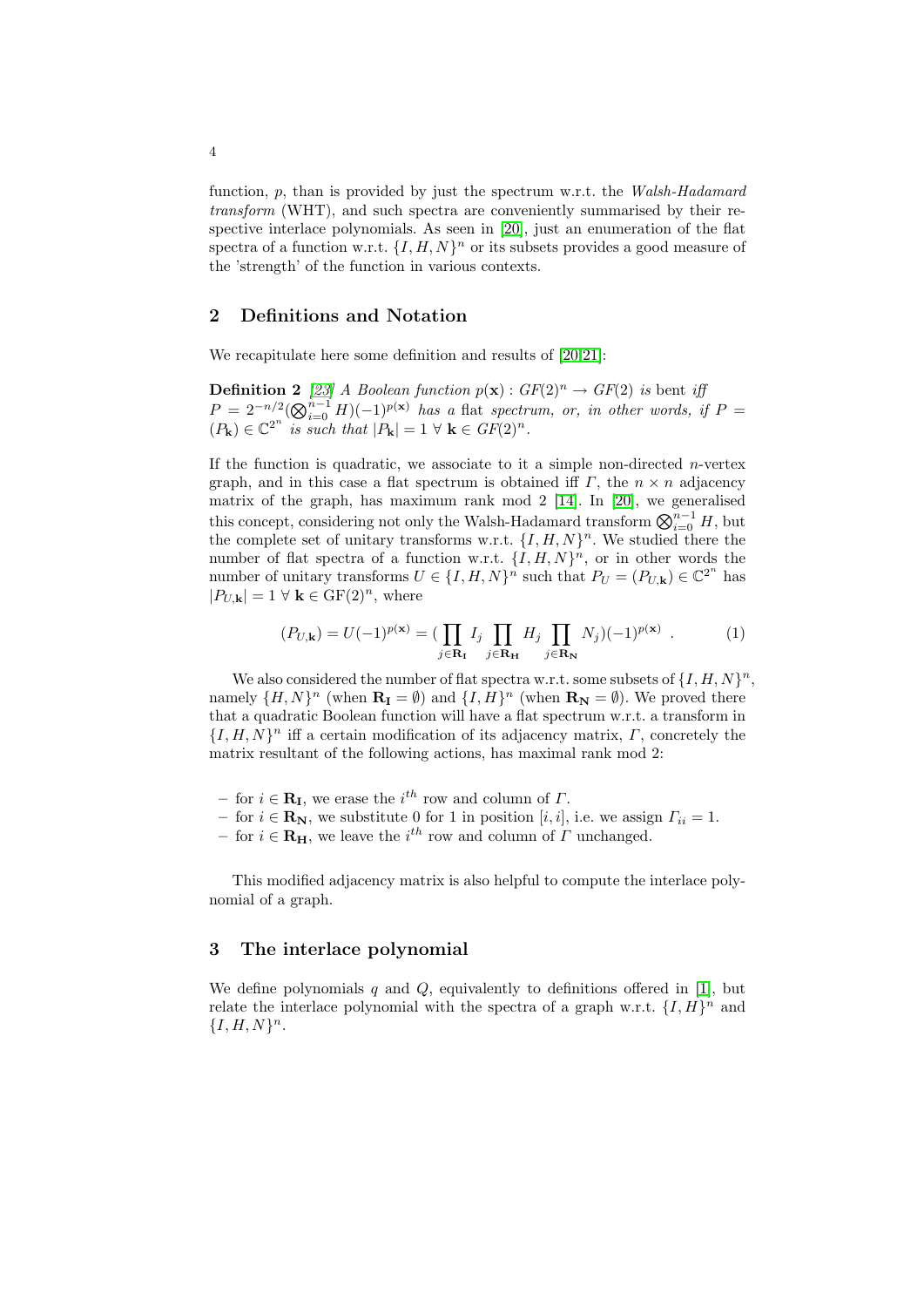<span id="page-4-2"></span>**Definition 3** The interlace polynomial  $q$  of a graph  $G$  in n variables is

$$
q_n(G; z) = \sum_{U \in \{I, H\}^n} (z - 1)^{co(\Gamma_U)}, \qquad (2)
$$

where  $co(\Gamma_U)$  stands for the corank of the modified adjacency matrix of the graph w.r.t. the transform  $U \in \{I, H\}^n$ ,  $\Gamma_U$ , obtained by erasing from the adjacency matrix of the graph the rows and columns whose indices are in  $\mathbf{R}_{\text{I}}$  (see [20]).

**Remark:**  $q(G; 1)$  is the number of flat spectra of the function w.r.t.  $\{I, H\}^n$ .

**Definition 4** The line function (or path graph),  $p_l(\mathbf{x})$  is

$$
p_l(\mathbf{x}) = \sum_{j=0}^{n-2} x_j x_{j+1} + \mathbf{c} \cdot \mathbf{x} + d \t{,} \t(3)
$$

<span id="page-4-1"></span>where  $\mathbf{x}, \ \mathbf{c} \in GF(2)^n, \ \mathbf{x} = (x_0, \ldots, x_{n-1}), \text{ and } d \in GF(2).$ 

**Definition 5** The clique function (complete graph) is

$$
p_c(\mathbf{x}) = \sum_{0 \le i < j \le n-1} x_i x_j \quad , \tag{4}
$$

where  $\mathbf{x} = (x_0, \dots, x_{n-1}) \in GF(2)^n$ .

<span id="page-4-0"></span>**Remark:** [3] The interlace polynomial  $q$  for the path graph satisfies, for  $n \geq 2$ ,  $q_n(z) = q_{n-1}(z) + zq_{n-2}(z)$ , with  $q_1(z) = 1$ ,  $q_2(z) = 2z$ ; for the complete graph,  $q_n(z) = 2^{n-1}z$ .

**Definition 6** The *n*-clique-line-m-clique is

$$
p_{n,m}(\mathbf{x}) = \sum_{0 \le i < j \le n-1} x_i x_j + x_{n-1} x_n + \sum_{n \le i < j \le n+m-1} x_i x_j \quad , \tag{5}
$$

where  $\mathbf{x} = (x_0, \dots, x_{n+m-1}) \in GF(2)^{n+m}$ .

We consider the clique-line-clique function to be structurally interesting due to the results on page 31 of [8] which tend to suggest that the best QECCs (and most entangled [gr](#page-4-0)aph states) have a graph in their LC-orbit which can be described as a *nested-clique graph* - more generally, *nested-regular graph*. So an investigation of the clique-line-clique structure is an attempt to understand these graphical structures more.

**Lemma 1** For the n-clique-line-m-clique (5),  $q_n(z) = 3 \cdot 2^{n+m-4} z^2 + 2^{n+m-3} z$ .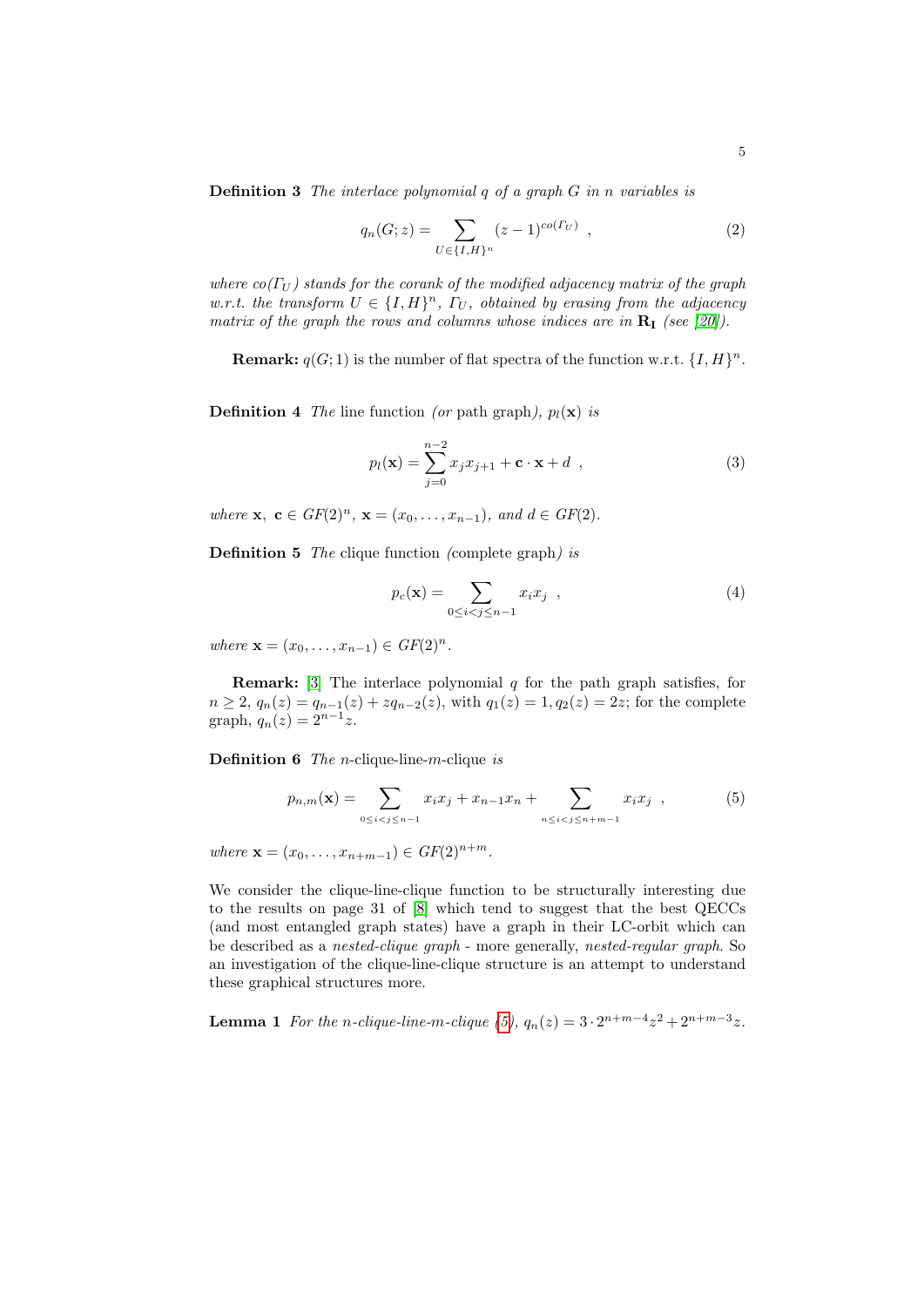<span id="page-5-0"></span>**Definition 7** The interlace polynomial  $Q$  of a graph  $G$  in n variables is

$$
Q_n(G; z) = \sum_{V \in \{I, H, N\}^n} (z - 2)^{co(\Gamma_V)}, \qquad (6)
$$

where  $co(\Gamma_V)$  means the corank of the modified adjacency matrix of the graph  $w.r.t. V \in \{I, H, N\}^n$ ,  $\Gamma_V$ , obtained by er[asi](#page-13-2)ng the rows and columns whose indices are in  $\mathbf{R}_{\text{I}}$ [, a](#page-4-1)s before, and then substituting 0 by  $v_i \in GF(2)$  in the diagonal, in those indices  $i \in \mathbf{R_H} \cup \mathbf{R_N}$ , where  $v_i = 1$  iff  $i \in \mathbf{R_N}$  (see [20]).

**Remark:**  $Q(G; 2)$  is the number of flat spectra of the function w.r.t.  $\{I, H, N\}^n$ . Remark: The formula of Q for the path graph is found in [1].

**Lemma 2** For the complete graph  $(4)$ ,

$$
Q_{n+1}(z) = 2Q_n(z) + z^n, \ n \ge 2, \ \text{with } Q_1(z) = z \ .
$$

The closed form is  $Q_n = 2^{n-1}(z-1) + (z-2)^{-1}(z^n-2^n)$  $Q_n = 2^{n-1}(z-1) + (z-2)^{-1}(z^n-2^n)$  $Q_n = 2^{n-1}(z-1) + (z-2)^{-1}(z^n-2^n)$ .

**Remark:** When  $z = 2$ , we get  $(n + 1)2^{n-1}$ , the number of flat spectra for the complete graph w.r.t.  $\{I, H, N\}^n$  [21].

**Lemma 3** For the n-clique-line-m-clique (5), when n,  $m \geq 3$ , the interlace polynomial Q is:

$$
Q_{n,m}(z) = 2^{n+m-2} - 2^{n+m-4}z + 3 \cdot 2^{n+m-4}z^2 + z^{n-1}2^{m-2}(z-1)
$$
  
+  $z^{m-1}2^{n-2}(z-1) + \frac{3 \cdot 2^{m-1}z + z^{m-1} - 2^m}{z-2}(z^{n-1} - 2^{n-1})$   
+  $\frac{3 \cdot 2^{n-1}z + z^{n-1} - 2^n}{z-2}(z^{m-1} - 2^{m-1})$   
+  $\frac{z+4}{(z-2)^2}(z^{n-1} - 2^{n-1})(z^{m-1} - 2^{m-1}).$ 

## 4 The HN-Interlace Polynomial

We now define an interlace polynomial related to the set  $\{H, N\}^n$  as q and Q were related to the sets  $\{I, H\}^n$  and  $\{I, H, N\}^n$  respectively.

**Definition 8** The HN-interlace polynomial for a graph  $G$  in n variables is

$$
Q_n^{HN}(G; z) = \sum_{W \in \{H, N\}^n} (z - 2)^{co(\Gamma_W)}, \qquad (7)
$$

where  $co(\Gamma_W)$  means the corank of the modified adjacency matrix of the graph w.r.t.  $W \in \{H, N\}^n$ ,  $\Gamma_W$ , obtained by substituting 0 by  $v_i \in GF(2)$  in the diagonal, in those indices  $i \in \mathbf{R}_{\mathbf{H}} \cup \mathbf{R}_{\mathbf{N}}$ , where  $v_i = 1$  iff  $i \in \mathbf{R}_{\mathbf{N}}$  (see [20]).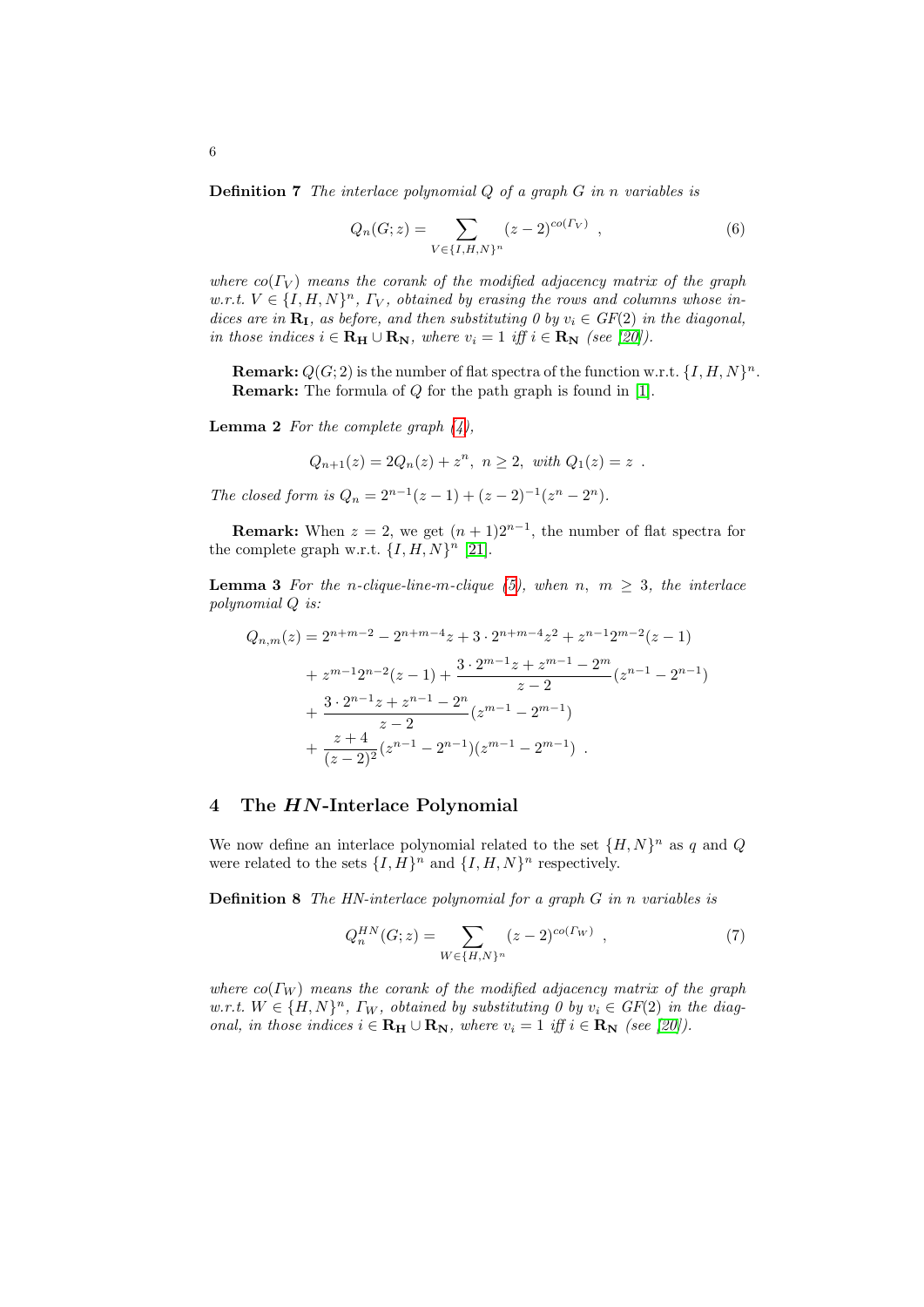<span id="page-6-0"></span>**Remark:**  $Q^{HN}(G; 2)$  is the number of flat spectra of the function w.r.t.  ${H, N}^n$ .

**Lemma 4** The HN-interlace polynomial for the path graph  $(3)$  is

$$
Q_{n+1}^{HN}(z) = 2^n - Q_n^{HN}(p_l; z), \text{ with } Q_1^{HN}(p_l; z) = z - 1.
$$

In closed form[,](#page-4-1)

$$
Q_n^{HN}(z) = \frac{1}{3} \left( 2^n + (-1)^{n-1} \right) z + (-1)^n .
$$

**Lemma 5** For the complete graph  $(4)$ ,

$$
Q_{n+1}^{HN}(z) = Q_n^{HN}(z) + (z-1)^n + (-1)^n(z-3), \text{ with } Q_1^{HN}(z) = z-1.
$$

In closed form,

$$
Q_n^{HN}(z) = \begin{cases} 1 + (z-2)^{-1}((z-1)^n - 1), & \text{for } n \text{ even} \\ z - 2 + (z-2)^{-1}((z-1)^n - 1), & \text{for } n \text{ odd} \end{cases}
$$

**Remark:** When  $z = 2$ , we get  $n + \frac{1+(-1)^n}{2}$  $\frac{-1}{2}$ , the number of flat spectra for the complete graph w.r.t.  $\{H, N\}^n$ , as seen in [21].

**Lemma 6** For the n-clique-line-m-clique  $(5)$ , the HN-interlace polynomial is

$$
Q_{n,m}^{HN}(z) = -2 + 6\chi_n\chi_m + 3\chi_{n+1}\chi_{m+1} + (2 - 2\chi_n\chi_m - \chi_{n+1}\chi_{m+1})z
$$
  
+ 
$$
\frac{z+1}{(z-2)^2} ((z-1)^{n-1} - 1)((z-1)^{m-1} - 1)
$$
  
+ 
$$
\frac{z+1+z\chi_m - 3\chi_m}{z-2} ((z-1)^{n-1} - 1)
$$
  
+ 
$$
\frac{z+1+z\chi_n - 3\chi_n}{z-2} ((z-1)^{m-1} - 1),
$$

wh[e](#page-3-0)re  $\chi_k = \frac{1 + (-1)^k}{2}$  $\frac{(1)}{2}$ .

## 5 Spectral Interpretations of the One-Variable Interlace Polynomial

In definition  $7$  in section  $3$ , the interlace polynomial  $Q$  was related to the set of transforms  $\{I, H, N\}^n$ . We now give further spectral interpretations of q, Q, and  $Q^{HN}$ . This allows us to extend the interlace concept to hypergraphs (or Boolean functions of higher degree than two). Given a graph  $G$  with adjacency matrix  $\Gamma$ , its *complement* is defined to be the graph with adjacency matrix  $\Gamma + I + 1$  (mod 2), where I is the identity matrix and 1 is the all-ones matrix.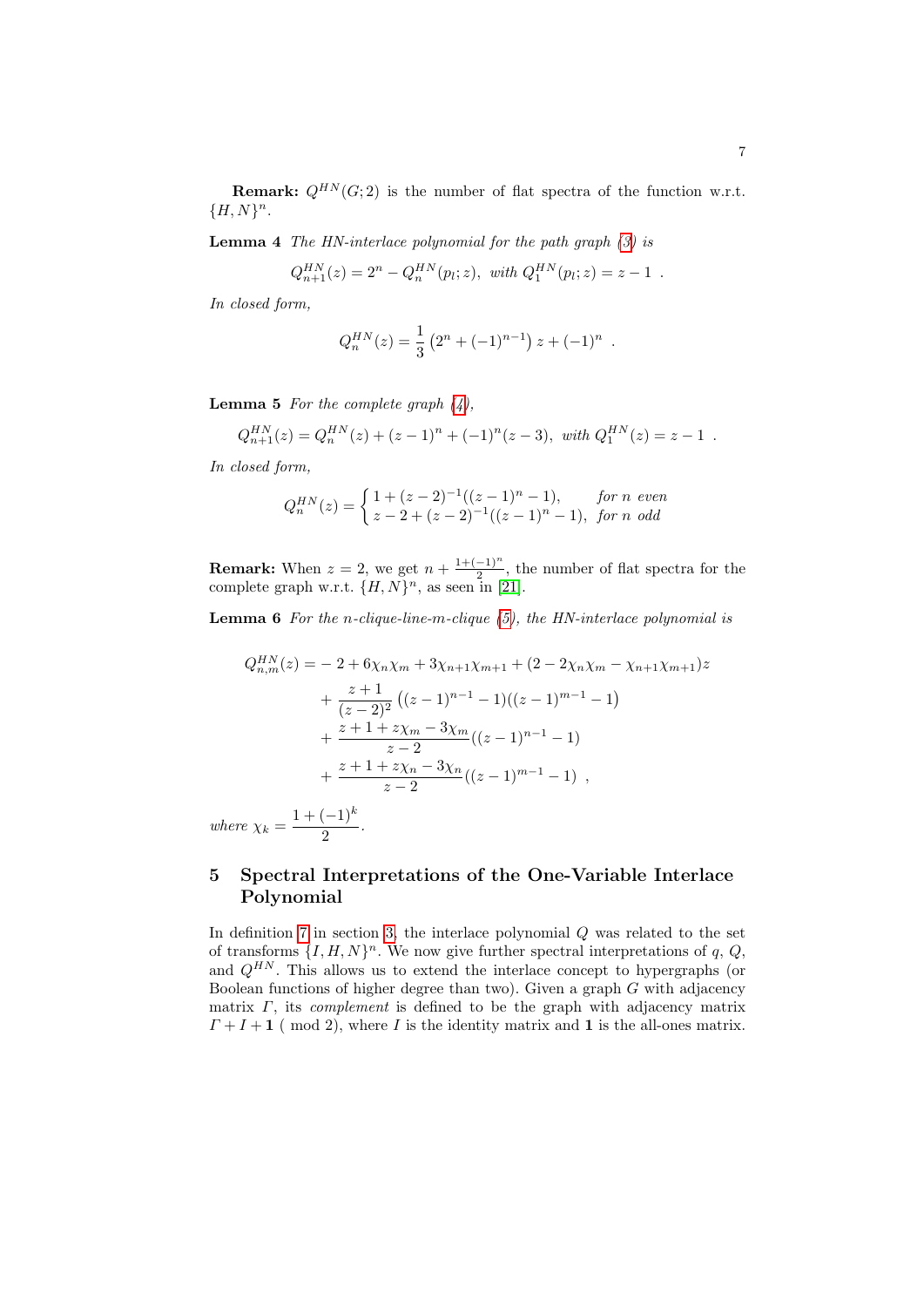**Definition 9** [6,11,13] The action of Local Complementation (LC) on a graph G at ve[rtex](#page-15-0) v is defined as the graph transformation obtained by replacing the s[ub](#page-5-0)graph  $G[N(v)]$  (i.e., the induced subgraph of the neighbourhood of the v<sup>th</sup> vertex of  $G$ ) by its complement.

**Theorem 1** [1] The interlace polynomial  $Q$  is invariant under  $LC$ .

*Proof.* From definition 7 and [20], one can show that Q is invariant w.r.t.  $\{I, H, N\}^n$ . But, as seen in [20], this set defines the LC operation.

**Definitio[n 1](#page-4-2)0** [2,4] The action of pivot on a graph,  $G$ , at two connected ver-tices, u and v, (i.e. where G contains the edge uv[\),](#page-15-2) is given by  $LC(v)LC(u)LC(v)$ - that is the action of  $LC$  at vertex v, then vertex u, then vertex v again.

<span id="page-7-1"></span>**Theorem 2** [2] The interlace polynomial q is invariant under pivot.

*Proof.* By considering definition 3 it is possible to show that  $q$  is invariant w.r.t.  $\{I, H\}^n$ . One can then sh[ow](#page-3-1) that pivot can be defined by  $\{I, H\}^n$  [22].

Theorem 3 The corank of the modified adjacency matrix is

$$
co(\Gamma_U) = \log_2(\max_{\mathbf{k}} |P_{U,\mathbf{k}}|^2) ,
$$

where  $P_{U,\mathbf{k}}$  are the entries of  $P_U$  as defined in (1).

*Proof.* We prove the theorem for  $U \in \{H, N\}^n$ , as the case for  $U \in \{I, H, N\}^n$ then follows trivially. First, we must recall the autocorrelation of a boolean function  $p(\mathbf{x})$  w.r.t  $\{H, N\}^n$ :

$$
A_{\mathbf{k}} = \sum_{\mathbf{x} \in GF(2)^n} (-1)^{p(\mathbf{x}) + p(\mathbf{x} + \mathbf{k}) + \sum_{i=0}^{n-1} \chi_{\mathbf{R}_{\mathbf{N}}}(i) k_i(x_i+1)},
$$

where  $\mathbf{k} = (k_0, k_1, \dots, k_{n-1}) \in \mathrm{GF}(2)^n$ , and  $\chi_{\mathbf{R}_{\mathbf{N}}}(i)$  is the characteristic function of  $\mathbf{R}_{\mathbf{N}},$  i.e,

$$
\chi_{\mathbf{R}_{\mathbf{N}}}(i) = \begin{cases} 1, i \in \mathbf{R}_{\mathbf{N}} \\ 0, i \notin \mathbf{R}_{\mathbf{N}} \end{cases}
$$

<span id="page-7-0"></span>We use extensively the *Wiener-Kinchine* property

$$
\begin{pmatrix} A_{0...0} \\ A_{0...1} \\ \vdots \\ A_{1...1} \end{pmatrix} \xrightarrow{U} \begin{pmatrix} |P_{0...0}|^2 \\ |P_{0...1}|^2 \\ \vdots \\ |P_{1...1}|^2 \end{pmatrix}
$$
 (8)

Let  $\text{co}(\Gamma_U) = c$ . Then, from [20], we can deduce that exactly  $2^c$  of the autocorrelation values  $A_{\mathbf{k}}$  are different from zero, and furthermore that, for those **k**'s,  $A_k = \pm 2^n$ . Clearly,  $A_{0...0} = 2^n$ .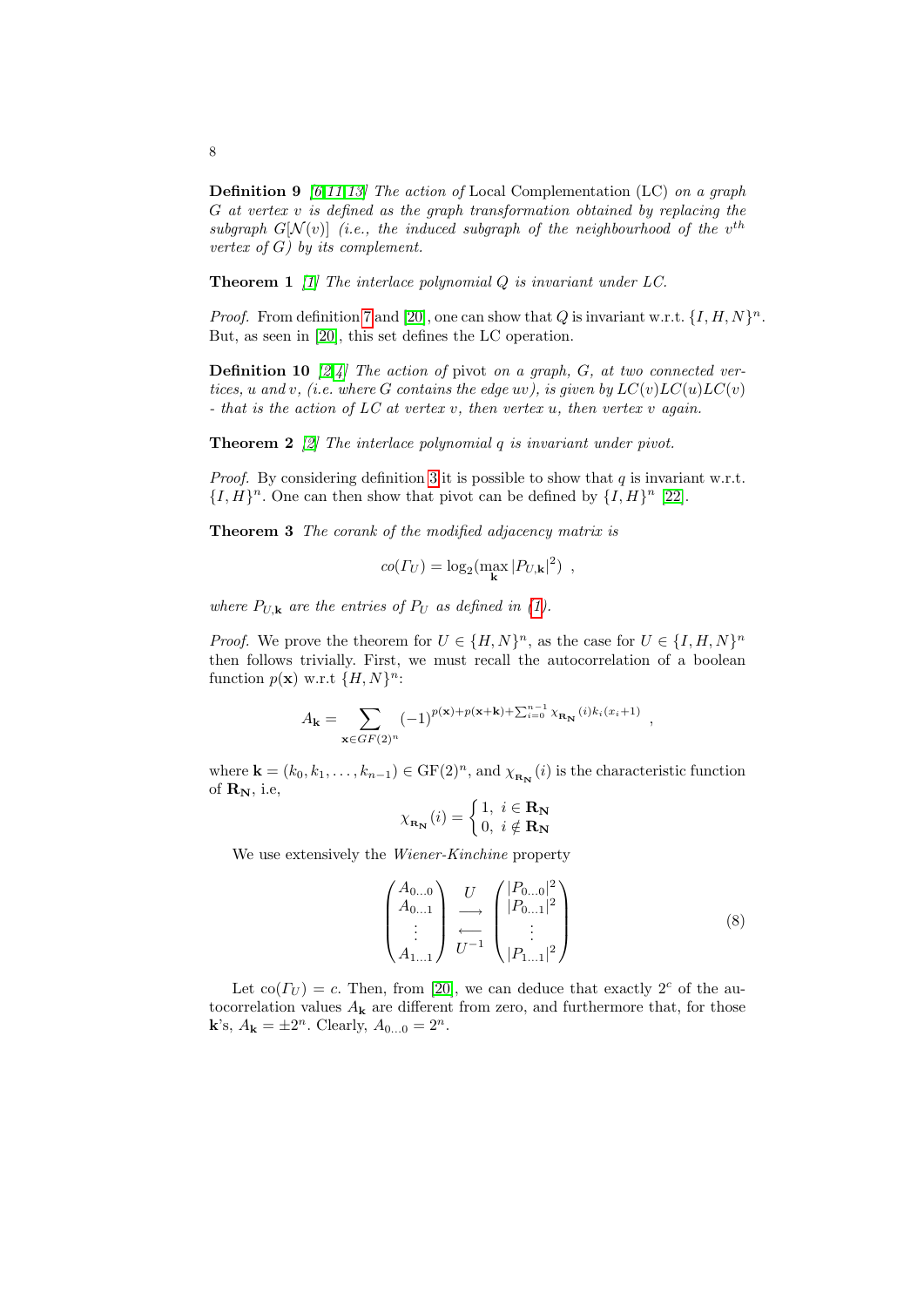We differentiate two cases. First, [let](#page-7-0)  $U = H \otimes \cdots \otimes H$ . Then, in U there always exists a row i with entries in  $\pm 1$  ordered in such a way that, when multiplying by  $(A_{0...0}, A_{0...1}, \ldots, A_{1...1})^T$ , we get  $2^{n/2}2^c$ . By (8), this is  $|P_{\bf k}|^2$ , for some **k**. Then, after normalization, we get  $2<sup>c</sup>$ . Clearly, this value is the maximum value that we can obtain, so the theorem is true for  $U = H \otimes \cdots \otimes H$ .

Now, let any  $U \in \{H, N\}^n$  except  $H \otimes \cdots \otimes H$ . By (8), we can obtain the autocorrelation vector from the power spectrum as  $(A_{0...0}, A_{0...1}, \ldots, A_{1...1})^T =$  $U^{-1}(|P_{0...0}|^2, |P_{0...1}|^2, \ldots, |P_{0...0}|^2)^T$ . Because of the shape of N, in  $U^{-1}$  half of the rows have purely imaginary entries. Since both the  $|P_{\bf k}|^2$ 's and the  $A_{\bf k}$ 's are real, we have that the corresponding  $A_k$ 's must be equal to zero. Triv[ia](#page-14-7)[lly](#page-14-10)[, t](#page-14-11)he rows in  $U^{-1}$  that have purely [im](#page-8-0)aginary entries correspond to the columns in  $U$  with purely imaginary entries, the rest being real. Now, as in the previous case, we can always find a row  $i$  such that, when multiplying by  $(A_{0...0}, A_{0...1}, \ldots, A_{1...1})^T$ , we get  $2^{n/2}2^c$ , and this is the maximum value we can get.

<span id="page-8-1"></span>**Definition 11** [18,16,10,8] The Peak-to-Average Power Ratio <sup>3</sup> of a vector  $s \in$  $\mathbb{C}^{2^n}$ , with respect to a set of  $2^n \times 2^n$  unitary transforms **T**, is

$$
PAR_{\mathbf{T}}(s) = 2^n \max_{\substack{U \in \mathbf{T} \\ \mathbf{k} \in \mathbb{Z}_2^n}} (|P_{U,\mathbf{k}}|^2), \quad \text{where } P_U = (P_{U,\mathbf{k}}) = Us \in \mathbb{C}^{2^n} \quad . \tag{9}
$$

<span id="page-8-2"></span>Corollary 1. Let  $p(x)$  be a quadratic Boolean function, and let  $s = (-1)^{p(x)}$ . Then, by theorem 3, the logarithm (base 2) of the Peak-to-Average Power Ratio of s,  $log_2(PAR_{\mathbf{T}}(s))$ , is equal to the degree of the interlace polynomial q,  $Q^{HN}$ , or Q, for  $\mathbf{T} = \{I, H\}^n$ ,  $\{H, N\}^n$  or  $\{I, H, N\}^n$ , respectively.

**Remark:** It follows, trivially, that  $\deg(q) < \deg(Q)$  and  $\deg(Q^{HN}) < \deg(Q)$ . 4

**Le[m](#page-8-1)ma 7** Let [G](#page-8-2) be a graph which is the union of two disjoint graphs,  $G_1$  and  $G_2$ , in n and m variables respectively. Then,  $q^{n+m}(G; z) = q^n(G_1; z)q^m(G_2; z)$ ,  $Q^{n+m}(G; z) = Q^n(G_1; z)Q^m(G_2; z)$  $Q^{n+m}(G; z) = Q^n(G_1; z)Q^m(G_2; z)$  $Q^{n+m}(G; z) = Q^n(G_1; z)Q^m(G_2; z)$  $Q^{n+m}(G; z) = Q^n(G_1; z)Q^m(G_2; z)$  $Q^{n+m}(G; z) = Q^n(G_1; z)Q^m(G_2; z)$  and  $Q_{n+m}^{HN}(G; z) = Q_n^{HN}(G_1; z)Q_m^{HN}(G_2; z)$ .

<span id="page-8-3"></span><span id="page-8-0"></span>It follows from corollary 1 and lemma 7 that PAR is multiplicative on the union of disjoint graphs.

The "GDJ sequences", defined in [15], can be identified, without loss of generality, with the path graph. Using a result of [21], we prove Conjectures  $1 - 3$ of [15].

<sup>&</sup>lt;sup>3</sup> PAR<sub>IHN</sub> can be used as a lower bound on PAR<sub>l</sub> (where PAR<sub>l</sub> is the PAR w.r.t. the infinite set of local unitary transforms - see [18,8]) and therefore as an upper bound on the *geometric measure*  $1 - \Gamma_{\text{max}}^2$  (after normalisation), because PAR<sub>l</sub> =  $2^{n}(1 - \Gamma_{\text{max}}^{2})$ . The geometric measure is an *entanglement monotone* for quantum states (see [25,24])

<sup>&</sup>lt;sup>4</sup> It also follows from previous comments that  $n - deg(Q)$  can be used as an upper bound on the log form of the geometric measure of quantum entanglement,  $E_{\log_2}$ , as defined in [24], where  $E_{\log_2} \leq n - \deg(Q)$ .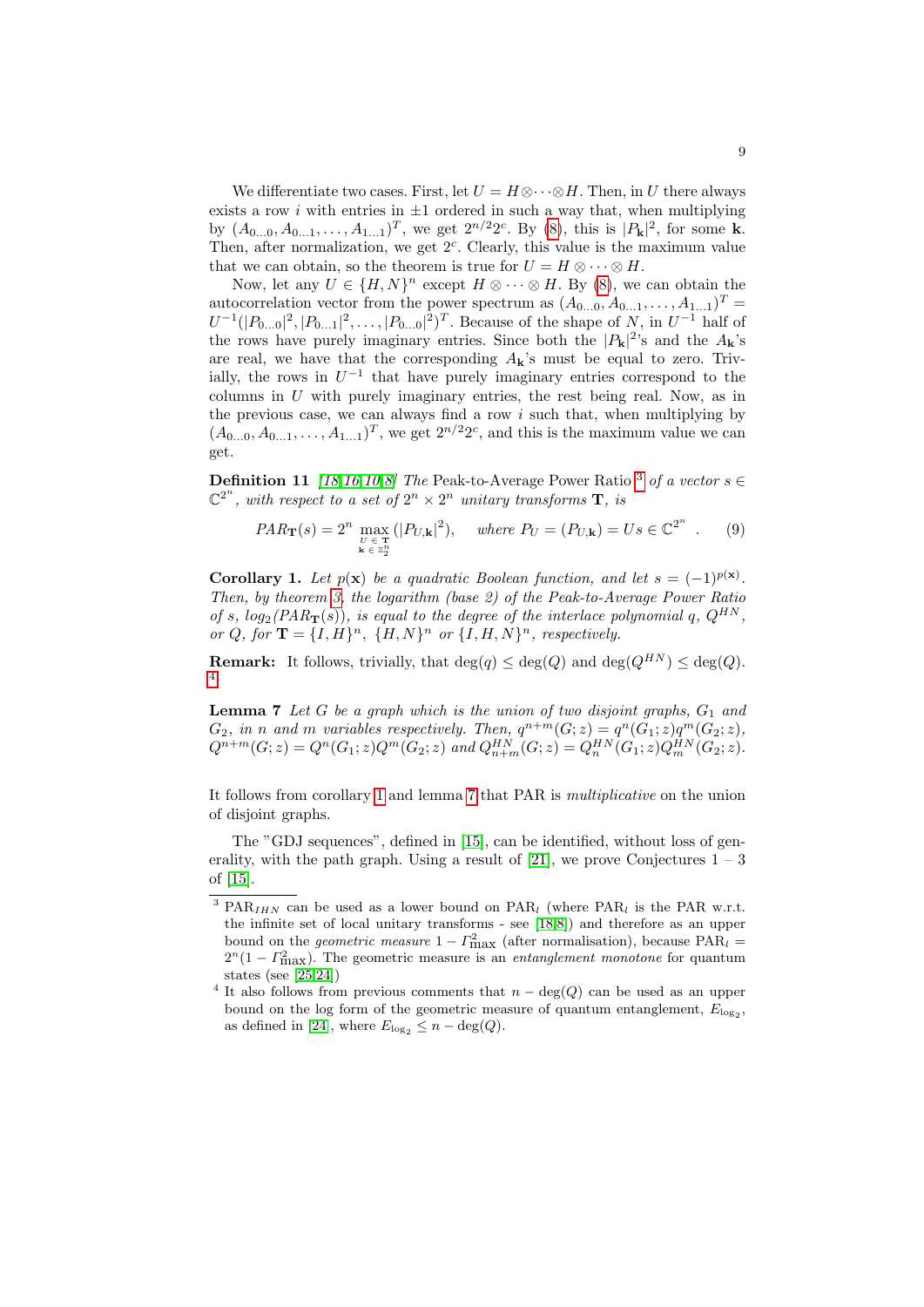**Lemma 8** (Conjecture 1 of [15]) PAR<sub>H</sub> of the path graph is 1.0 for even n and 2.0 for odd.

Proof. The proof for the number of flat spectra w.r.t. the path graph [21] tells us that

$$
D_n = v_0 D_{n-1} + D_{n-2} \text{ mod } 2 \tag{10}
$$

<span id="page-9-0"></span>where  $D$  [is](#page-14-0) the determinant of the generic modified adjacency matrix of the line on *n* variables w.r.t.  $\{H, N\}^n$ . As in this case  $v_i = 0$  for all *i*, we get that  $D_n = D_{n-2}$ , mod 2. Expanding for n even,  $D_n = D_2 = 1$ ; for n odd,  $D_n = D_1 = 0$ . From the proof of  $Q^{HN}$  for the path graph (lemma 4), we know that the rank of the matrix cannot be lower than  $n - 1$ .

**Lemma 9** (Conjecture 2 of [15]) PAR<sub>N</sub> of the path graph is 1.0 for  $n \neq 2$  mod 3 and 2.0 for  $n = 2 \mod 3$ .

*Proof.* Fr[om](#page-14-0) (10), and as in [thi](#page-8-3)s ca[se](#page-9-0)  $v_i = 1$  for all i, we get that  $D_n = D_{n-1}$  +  $D_{n-2}$  mod 2. It is clear that  $D_1 = 1$ ,  $D_2 = 0$  and  $D_3 = D_2 + D_1 = 1$ . For  $n > 3$ ,  $D_n = D_{n-1} + D_{n-2} = D_{n-2} + D_{n-3} + D_{n-2} = D_{n-3}$ . Expanding the argument, when  $n = 0 \text{ mod } 3$ ,  $D_n = D_3 = 1$ ; when  $n = 1 \text{ mod } 3$ ,  $D_n = D_1 = 1$ ; when  $n = 2 \mod 3, D_n = D_2 = 0.$ 

**Corollary 1** (Conjecture 3 of [15]) From lemmas 8 and 9 it follows that  $PAR_H$ and PAR<sub>N</sub> of the path graph are both 1.0 for n even,  $n \neq 2 \mod 3$ .

**Lem[ma](#page-15-2) 10**  $PAR_N(s) = |q(-1)|$ . Furthermore, for quadratics,  $PAR_N$  is pivotinvariant.

<span id="page-9-1"></span>*Proof.* In [5] and [1] it is shown that  $q(-1) = (-1)^{r}2^{n-r}$ , where r is the rank of  $\Gamma + I$ . From [20] and the results above it follows that  $PAR_N(s) = |q(-1)|$ . The last part follows from [22], as we prove there that the pivot orbit lies within  $\{I, H\}$ <sup>n</sup>, and q is invariant w.r.t. this set.

**Theorem 4** Let  $p(\mathbf{x})$  be a quadratic Boolean function. Let  $s = (-1)^{p(\mathbf{x})}$ , and let  $U \in \mathbf{T}$ , where  $\mathbf{T} = \{I, H, N\}^n$  or one of its subsets. Then, the power spectrum  $|P_U|^2 = (|P_{U,\mathbf{k}}|^2)$ , where  $P_U = (P_{U,\mathbf{k}}) = Us \in \mathbb{C}^{2^n}$  is the spectrum of p under U, is either flat (one-valued) or two-valued. Furthermore, if it is two-valued, one of the values is 0 and the other value is equal to  $2^{co(\Gamma_U)}$ .

*Proof.* We prove that the power-spectrum is one or two-valued w.r.t.  $\{H, N\}^n$ as the case for  $\{I, H, N\}^n$  then follows trivially. Firstly, we characterise the possible sets of spectral values produced via the action of the transforms  $H_0$  and  $N_0$  on any Boolean function. Then we show that, for a quadratic, the subsequent actions of  $H_1$  or  $N_1$  on these partial spectra produce identically-structured sets of values for the power spectra which can be one or two-valued with one value equal to zero. Further action by  $H$  or  $N$  on the remaining tensor positions leaves the structure of these sets invariant. The evaluation to the corank follows from theorem 3.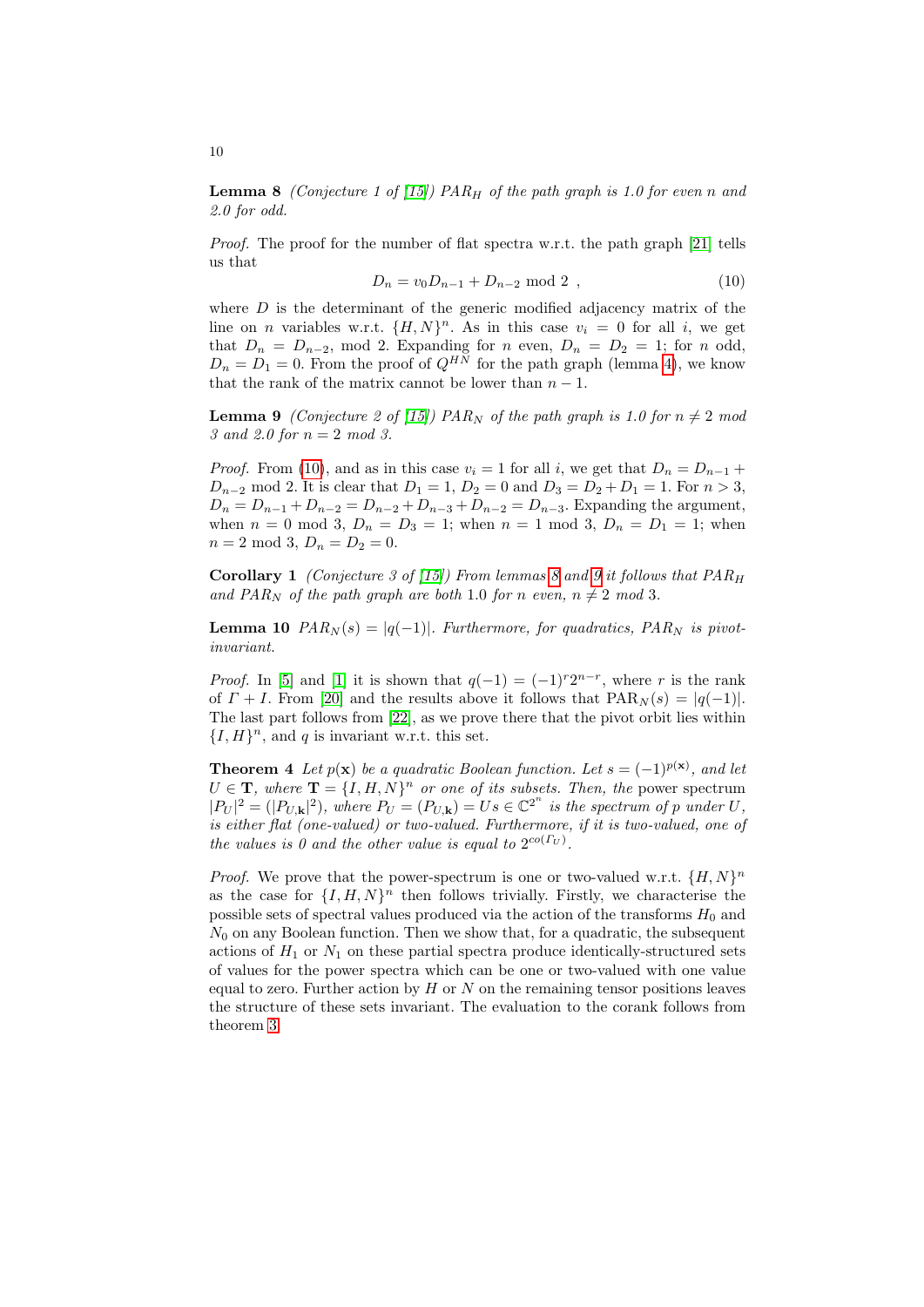<span id="page-10-0"></span>**Definition 12** (see [8][\) A](#page-7-1)n independent set (IS) of a graph G is a subset of the set of vertices V such that no two vertices in the subset are adjoint.

Lemma 11  $PAR_{IH} = 2^{\max |IS|}$ .

*Proof.*  $log_2(PAR_{IH})$  is, as we saw in theorem 3, the maximal value of the corank of the modified adjacency matrix over all transforms in  $\{I, H\}^n$ . But the corank is maximal when the graph has been completely separated, and its value will tell [u](#page-8-1)s the least [poss](#page-10-0)ible number of fixings we have to do to get a completely disjoint graph. But this is exactly the maximal size independent set,  $\max[IS]$ , that is, the maximal number of variables that such a graph can have.

<span id="page-10-1"></span>Corollary 2.  $deg(q) = max |IS|$ .

Proof. By corollary 1 and lemma 11.

Furthermore:

**[T](#page-8-1)heorem 5** [\[8\]](#page-10-1) If the maximum independent set over all graphs in the LC orbit of the graph G has size  $\lambda(G)$ , then all functions corresponding to graphs in the [or](#page-14-5)bit will have  $PAR_{IHN} = 2^{\lambda(G)}$ .

Corollary 3.  $deg(Q) = \lambda(G)$ .

Proof. By corollary 1 and theorem 5.

**Definition 13** [12,17] The Multivariate Merit Factor (MMF) and the Clifford Merit Factor (CMF) are  $MMF = \frac{4^n}{2^n}$  $rac{4^n}{2\sigma}$ , and  $CMF = \frac{6^n}{2E}$  $rac{\circ}{2E}$ , where

$$
2\sigma = \sum_{\substack{U \in \{H, N\}^n \\ \mathbf{k} \in \mathbb{Z}_2^n}} |P_{U, \mathbf{k}}|^4 - 4^n, \qquad 2E = \sum_{\substack{U \in \{I, H, N\}^n \\ \mathbf{k} \in \mathbb{Z}_2^n}} |P_{U, \mathbf{k}}|^4 - 6^n.
$$

Corollary 4.  $MMF = \frac{4^n}{2^n Q H M}$  $\frac{4^n}{2^nQ^{HN}(4)-4^n}$ , and  $CMF = \frac{6^n}{2^nQ(4)}$  $\frac{6}{2^nQ(4)-6^n}$ .

*Proof.* By theorems 3 and 4, and the fact that  $\sum_{\mathbf{k}} |P_{U,\mathbf{k}}|^2 = 2^n$ .

 $\sigma$  and E are derived from their respective L<sub>4</sub>-norms, (e.g. L<sub>4</sub>-norm<sub>IHN</sub> =  $(2^{n}Q(4))^{\frac{1}{4}}$ . We can generalise the result to express the L<sub>p</sub> norms in terms of the interlace polynomials.

**Lemma 12** The  $L_p$ -norms w.r.t.  $\{I, H, N\}^n$ ,  $\{H, N\}^n$ , and  $\{I, H\}^n$  for all  $1 \leq$  $p < \infty$ , are,

$$
L_p\text{-}norm_{IHN} = (2^n Q(2^{\frac{p-2}{2}} + 2))^{\frac{1}{p}},
$$
  
\n
$$
L_p\text{-}norm_{HN} = (2^n Q^{HN}(2^{\frac{p-2}{2}} + 2))^{\frac{1}{p}}
$$
  
\n
$$
L_p\text{-}norm_{IH} = (2^n q(2^{\frac{p-2}{2}} + 1))^{\frac{1}{p}},
$$

respectively.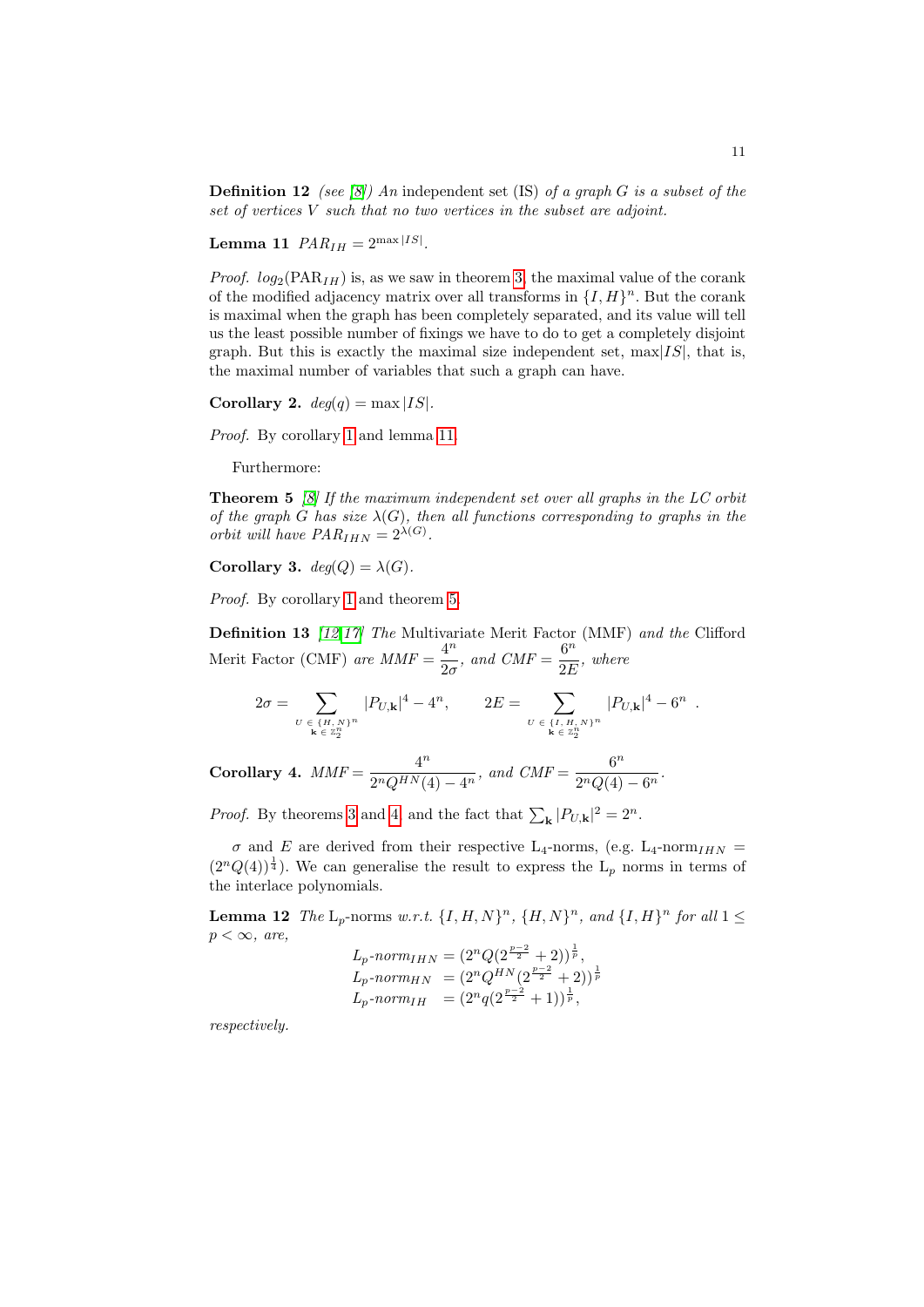Theorem 4, together with theorem 3, tell us that, for quadratics, the interlace polynomial encapsulates much of the information about the spectrum. But for higher degree Boolean functions (i.e. hypergraphs), the number of values of the spectrum grows with the number of variables, and concr[et](#page-7-1)ely, for each function, with the number of variables we have to fix to get a quadratic function. So, for higher-degree functions, we lose information by just considering the maximum of the spectrum - [we](#page-11-0) require a more detailed generalisation of the interlace polynomial. We defer the complete solution of this problem to future work but offer an initial generalisation to hypergraphs below from which, by theorem 3, we can still compute the number of flat spectra and the PAR, and that preserves the property  $Q(G) = Q(G_1)Q(G_2)$ , if  $G_1$  and  $G_2$  are disjoint hypergraphs:

**Definition 14** The interlace polynomial<sup>5</sup> of a hypergraph is

$$
Q = \sum_{U \in \{I, H, N\}^n} (z - 2)^{\log_2(\max_{\mathbf{k}} |P_{U, \mathbf{k}}|^2)}
$$

### 6 Two-variable Interlace Polynomials

### 6.1 Interlace Polynomial  $q(x, y)$

We offer a definition of  $q(x, y)$  equivalent to the one proposed in [4]:

**Definition 15** The 2-variable interlace polynomial  $q(G; x, y)$  of a graph G in n variables is defined as

$$
q(G; x, y) = \sum_{U \in \{I, H\}^n} (x - 1)^{rk(\Gamma_U)} (y - 1)^{co(\Gamma_U)}, \qquad (11)
$$

where  $co(\Gamma_V)$  and  $rk(\Gamma_V)$  stand respectively for corank and rank of the modified adjacency matrix of the graph w.r.t.  $V \in \{I, H, N\}^n$ ,  $\Gamma_V$ , obtained by erasing the rows and columns whose indices are in  $\mathbf{R}_{\text{I}}$  (see definition 3).

**Remark:**  $q(2, y) = q(y)$ . Therefore,  $deg(q(2, y)) = PAR<sub>IH</sub>$ .

**Lemma 13**  $q(x,1)$  gives the number of flat spectra of the function w.r.t.  $\{I,H\}^n$ partitioned according to their weight in I's. Furthermore,  $n-\deg(q(x,1))$  is the least number of fixings that we have to do to get a flat spectrum.

<span id="page-11-0"></span>Proof. From the definition

$$
q(x, 1) = \sum_{U, co(\Gamma_U) = 0} (x - 1)^{rk(\Gamma_U)}.
$$

Now, when  $co(\Gamma_{U}) = 0$ , it is clear that the matrix has full rank, and therefore that  $rk(\Gamma_U) = n - |R_I|$ . Thus,  $q(x, 1)$  tells you where to locate the flat spectra, and the degree is maximal when the number of fixings is minimal.

<sup>5</sup> Note that, in general, it will not be really a polynomial, because some of the exponents might be non-integer, and even irrational. In some cases, though, they are rational, so we can, by multiplying by a certain  $(z - 2)^l$ , get a polynomial.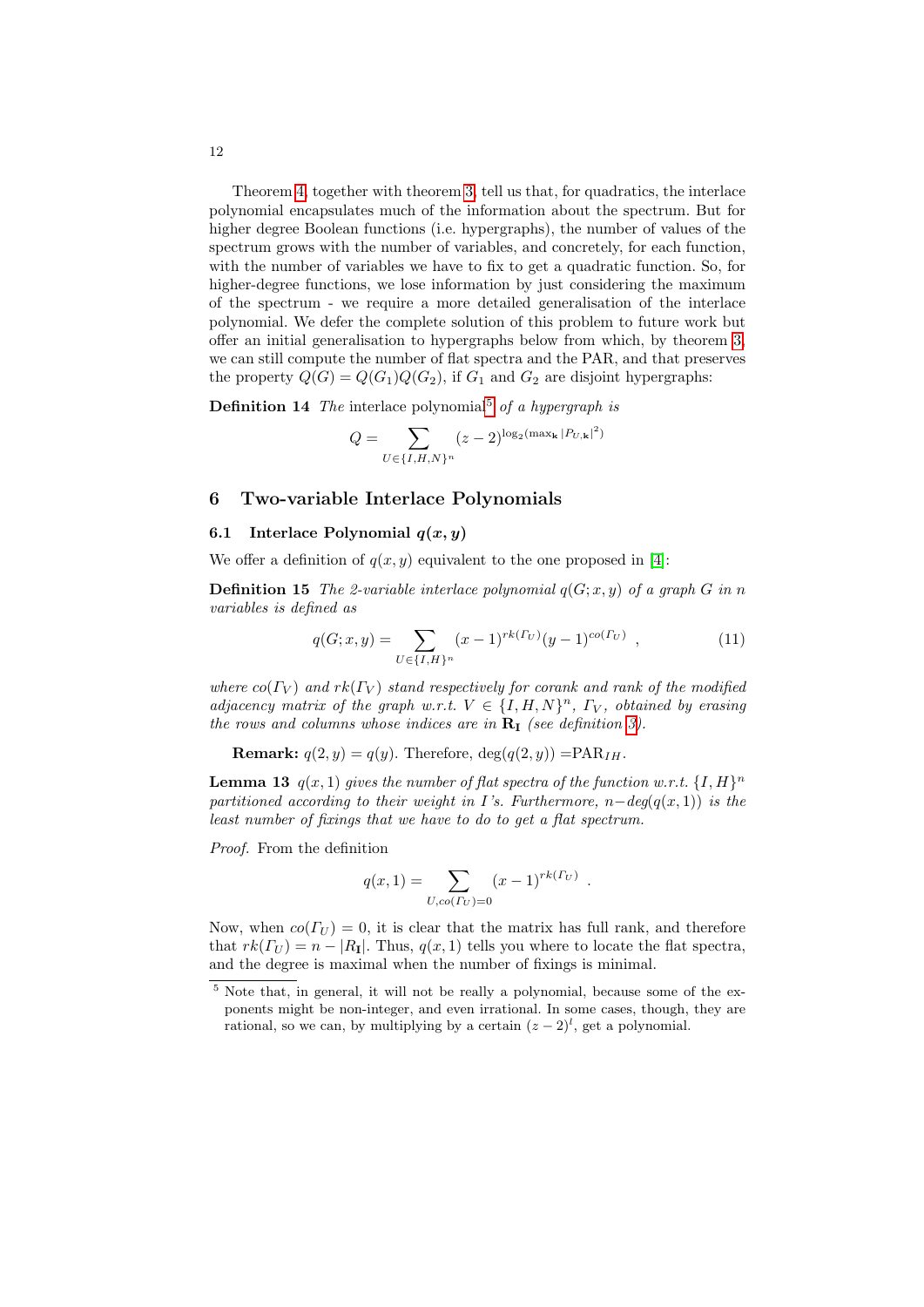**Lemma 14**  $q(1, y)$  gives the number of independent sets partitioned according to their size (i.e. according to their weight in I's). Furthermore,  $deg(q(1, y))$  gives the maximal size of an independent set.

Proof.

$$
q(1, y) = \sum_{U, rk(\Gamma_U) = 0} (y - 1)^{co(\Gamma_U)}.
$$

But the only subgraph such that  $rk(\Gamma_U) = 0$  is the empty graph. Thus,  $q(1, y)$ tells us how to separate totally the graph and how many fixings we have to make to d[o s](#page-14-12)o, and as  $co(\Gamma_U) = n - |R_I|$ , the degree of  $q(1, y)$  tells us the least number of fixings we h[ave](#page-10-0) to do to get a completely disjoint graph; i.e., how many variables can have such a graph.

**Lemma 15**  $deg(q(2, y)) = deg(q(1, y)).$ 

*Proof.* As can be deduced from [4], the degree of  $q(1, y)$  is equal to max[IS]. The lemma follows by taking into account lemma 11.

**Remark:**  $q(x, y)$  gives us the bentness of the function. That is, if  $x^n$  appears in  $q(x, y)$ , then the function is bent. Otherwise, it is not bent.

Lemma 16 The following equality holds:

$$
q_x(G; 1, 1) = #{U : rk(\Gamma_U) = 1, co(\Gamma_U) = 0} = 0 ,
$$

where the subindex means derivative w.r.t. x.

Proof. The first equality follows trivially. The second equality follows from the fact that  $rk(U) + \infty(U) = dim(U)$ , and that any modified adjacency matrix of dimension 1 is the  $1 \times 1$  matrix (0), which has rank 0 and corank 1.

#### 6.2 Interlace Polynomial  $Q(x, y)$

**Definition 16** The 2-variable interlace polynomial  $Q(G; x, y)$  of a graph G in n variables is defined as

$$
Q(G; x, y) = \sum_{V \in \{I, H, N\}^n} (x - 2)^{rk(\Gamma_V)} (y - 2)^{co(\Gamma_V)} \tag{12}
$$

where  $co(\Gamma_V)$  $co(\Gamma_V)$  $co(\Gamma_V)$  and  $rk(\Gamma_V)$  stand respectively for the corank and rank of the modified adjacency matrix of the graph w.r.t.  $V \in \{I, H, N\}^n$ ,  $\Gamma_V$ , obtained by erasing the rows and columns whose indices are in  $\mathbf{R}_{\text{I}}$ , as before, and then substituting 0 by  $v_i \in GF(2)$  in those indices  $i \in \mathbf{R_H} \cup \mathbf{R_N}$ , where  $v_i = 1$  iff  $i \in \mathbf{R_N}$  (see definition  $\gamma$ ).

**Remark:**  $Q(3, y) = Q(y)$  as defined in (6).

Lemma 17  $Q(2, y) = q(1, y - 1)$ .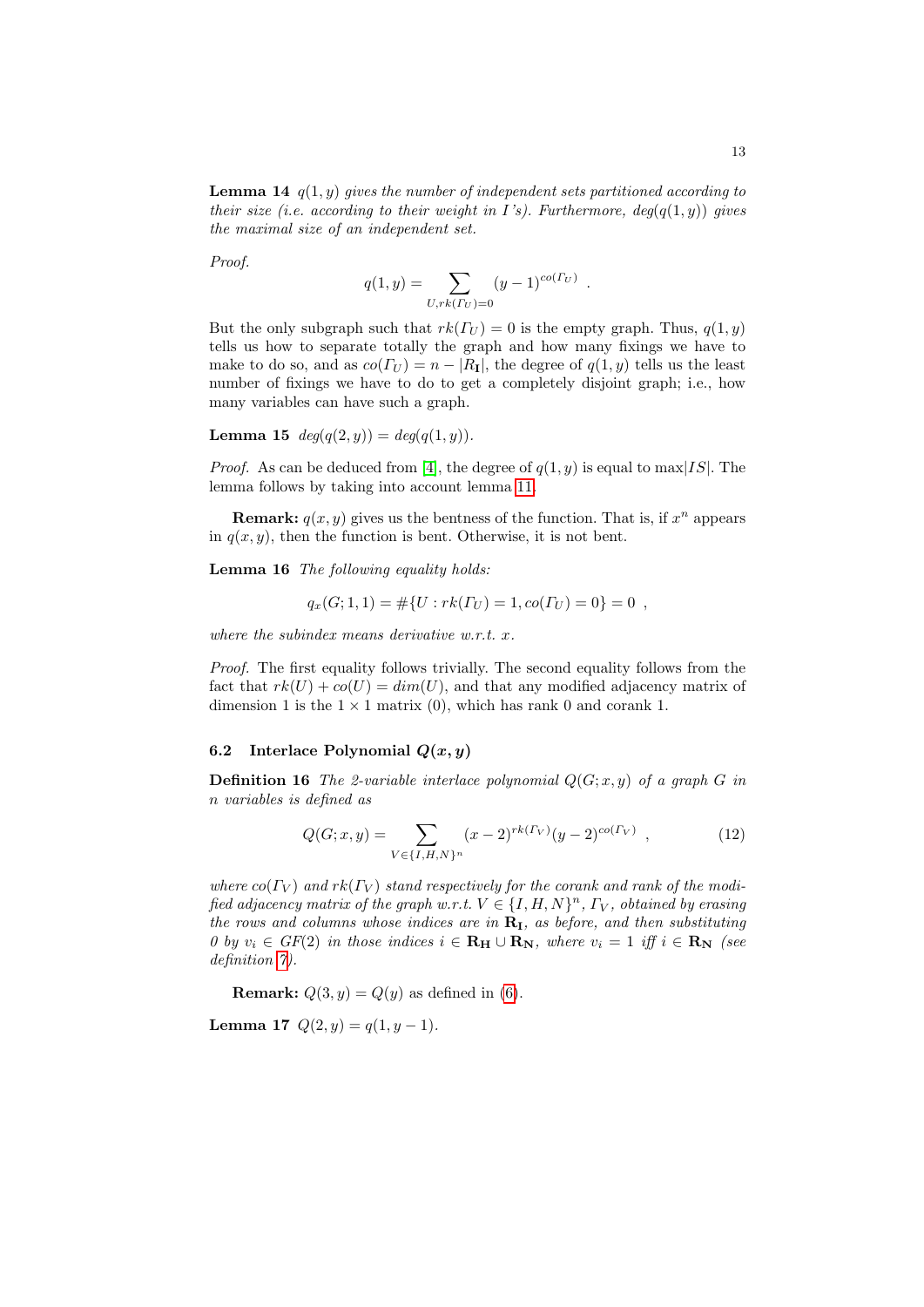Proof. Clearly,

$$
Q(2, y) = \sum_{V, rk(\Gamma_V) = 0} (y - 2)^{co(\Gamma_V)}.
$$

The only subgraph such that  $rk(\Gamma_V) = 0$  is the empty graph. Moreover,  $rk(\Gamma_V) =$ 0 iff  $\mathbf{R}_{N} = \emptyset$ . Thus,  $Q(2, y) = \sum$  $V \in \{I, H\}^n, rk(\Gamma_V) = 0$  $(y-2)^{co(\Gamma[S])} = q(1, y-1).$ 

Lemma 18 The following equalities hold:

$$
Q_x(G; 2, 2) = #{V : rk(\Gamma_V) = 1, co(\Gamma_V) = 0} = n ,
$$
  
\n
$$
Q_{x,y}(G; 2, 2) = #{V : rk(\Gamma_V) = 1, co(\Gamma_V) = 1} = #edges = # terms p(x) ,
$$

where the subindex means derivative w.r.t. the corresponding variable.

Proof. For both equations, the first equality follows trivially. For the first equation, the second equality comes from the fact that the modified adjacency matrix cannot have rank 1 and corank 0 unless in the case  $V = N_j$  for some j, so there are n possibilities. For the second equation, as all the modified adjacency matrices are symmetric, then both the rank and the corank being 1 can only happen in the case  $\Gamma_V = \begin{pmatrix} 1 & 1 \\ 1 & 1 \end{pmatrix}$ ; that is, when  $V = N_i N_j$  for each edge *ij*. Now, the number of edges is precisely the number of terms of the quadratic boolean function  $p(\mathbf{x})$ .

#### 7 Conclusions

We have shown that one and two-vari[abl](#page-14-0)e interlace polynomials can be used to summarise many of the spectral properties of quadratic boolean functions with respect to a special subset of tensor transforms. We also derived interlace polynomials for the clique and clique-line-clique functions. We then defined the HN-interlace polynomial, and derived its form for the clique, the line, and the clique-line-clique functions. We proved some conjectures of [15], and presented other spectral interpretations of the interlace polynomial. We also generalised the interlace polynomial to hypergraphs.

#### <span id="page-13-2"></span><span id="page-13-1"></span><span id="page-13-0"></span>References

- 1. M. Aigner and H. van der Holst, "Interlace Polynomials", Linear Algebra and its [Applications](http://arxiv.org/pdf/math/0209045), 377, pp. 11–30, 2004.
- 2. R. Arratia, B. Bollobas, and G. B. Sorkin, "The Interlace Polynomial: a new graph polynomial", Proc. 11th Annual ACM-SIAM Symp. on Discrete Math., pp. 237–245, 2000.
- 3. R. Arratia, B. Bollobas, and G. B. Sorkin, "The Interlace Polynomial of a Graph", J. Combin. Theory Ser. B, 92, 2, pp. 199–233, 2004. http://arxiv.org/pdf/math/0209045 , v2, 13 Aug. 2004.

14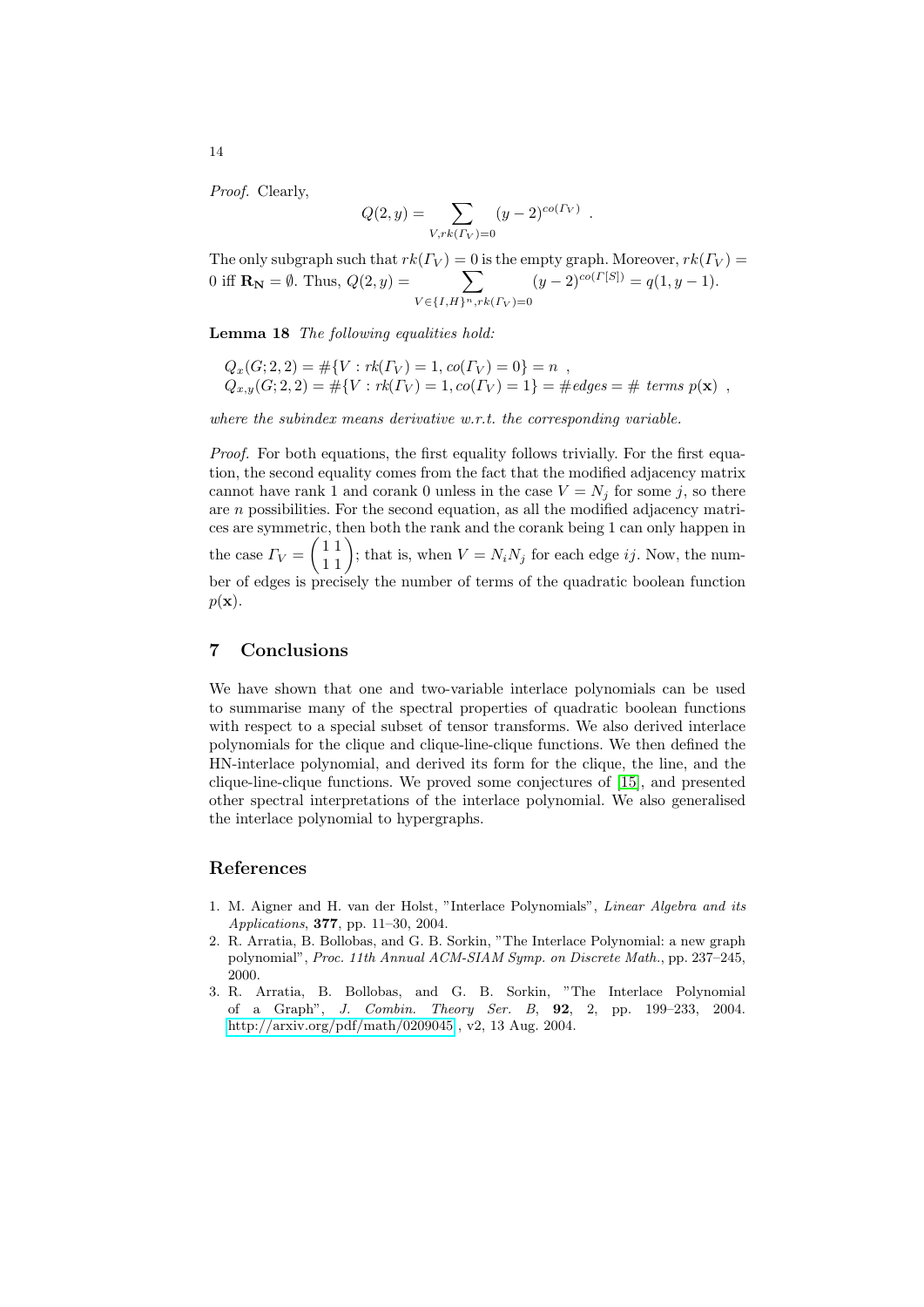- <span id="page-14-12"></span><span id="page-14-1"></span>4. R. Arratia, B. Bollobas and G. B. Sorkin, "Two-Variable Interlace Polynomial", Combinatorica, 24, 4, pp. 567–584, 2004. http://arxiv.org/pdf/math/0209054, v3, 13 Aug. 2004.
- <span id="page-14-11"></span>[5. P. N. Balister, B. Bollobas, J. Cutler](http://xxx.soton.ac.uk/pdf/quant-ph/?9608006) and L. Pebody, "The Interlace Polynomial of Graphs at −1", Europ. J. Combinatorics, 23, pp. 761–767, 2002.
- 6. A. Bouchet, "Tutte-Martin Polynomials and Orienting Vectors of Isotropic Systems", [Graphs Combin.](http://arxiv.org/pdf/quant-ph/0503236), 7, pp. 235–252, 1991.
- <span id="page-14-6"></span>7. A. R. Calderbank, E. M. Rains, P. W. Shor and N. J. A. Sloane, "Quantum Error Correction Via Codes Over GF(4)," IEEE Trans. on Inform. Theory, 44, pp. 1369– [1387, 1998, http://xxx.s](http://www.ii.uib.no/~matthew/apcpaper.pdf)oton.ac.uk/pdf/quant-ph/?9608006.
- <span id="page-14-10"></span>8. L. E. Danielsen, "On Self-Dual Quantum Codes, Graphs, and Boolean Functions," Master's Thesis, Selmer Centre, Inst. for Informatics, University of Bergen, Bergen, Norway, March 2005. http://arxiv.org/pdf/quant-ph/0503236.
- <span id="page-14-8"></span>9. L. E. Daniels[en, T. A. Gulliver and M. G. Parker,](http://xxx.soton.ac.uk/pdf/cs.IT/0504102) "Aperiodic Propagation Criteria for Boolean Functions," Accepted for Inform. Comput., Sept. 2005. http://www.ii.uib.no/˜matthew/apcpaper.pdf.
- <span id="page-14-4"></span>[10. L. E. Danielsen and M. G. Parker, "Spec](http://homepage.mac.com/dglynn/quantum_files/Personal3.html)tral Orbits and Peak-to-Average Power Ratio of Boolean Functions with respect to the  $\{I, H, N\}^n$  Transform", SETA'04, Sequences and their Applications, Seoul, Proceedings of SETA04, Lecture Notes in Computer Science, LNCS 3486, 2005. http://xxx.soton.ac.uk/ps/cs.IT/0504102.
- <span id="page-14-3"></span>[11. D. G. Glynn, "On Self-D](http://www.ii.uib.no/~{}matthew/NZRecursionsCamera1.pdf)ual Quantum Codes and Graphs", Submitted to the Electronic Journal of Combinatorics, htt[p://homepage.mac.com/dglynn/quantum](http://xxx.soton.ac.uk/pdf/quant-ph/0307130) files/Personal3.html, April 2002.
- <span id="page-14-9"></span><span id="page-14-0"></span>12. T. A. Gulliver and M. G. Parker, "The Multivariate Merit Factor of a Boolean Function", IEEE ITSOC Information Theory Workshop 2005 on Coding and Complexity, Rotorua, New Zealand, 29th Aug. - 1st Sept., 2005. http://www.ii.uib.no/˜matthew/NZRecursionsCamera1.pdf.
- <span id="page-14-7"></span>[13. M. Hein, J. Eisert and H. J.](http://www.ii.uib.no/~matthew/BentGolayISIT.ps) Briegel, "Multi-Party Entanglement in Graph States", Phys. Rev. A, 69, 6, 2004. http://xxx.soton.ac.uk/pdf/quant-ph/0307130.
- 14. F. J. MacWilliams and N. J. A. Sloane, The Theory of Error-Correcting Codes[, Amsterdam: North-Holland, 1977.](https://www.cosic.esat.kuleuven.ac.be/nessie/reports/phase2/SBoxLin.pdf)
- <span id="page-14-5"></span>15. M. G. Parker, "Constabent Properties of Golay-Davis-Jedwab Sequences", ISIT2000, Sorrento, Italy, June, 2000. http://www.ii.uib.no/˜matthew/BentGolayISIT.ps.
- 16. M. G. Parker, "Generalised S-Box Nonlinearity", [NESSIE Public](http://www.ii.uib.no/~matthew/seta04-mf.pdf) Document - NES/DOC/UIB/WP5/020/A, https://www.cosic.esat.kuleuven.ac.be/nessie/reports/phase2/SBoxLin.pdf, 11 Feb., 2003.
- 17. M. G. Parker, "Univariate and Multivariate Merit Factors", SETA'04, Sequence[s and their Applications, Seoul, Proceedi](http://xxx.soton.ac.uk/ps/quant-ph/?0107106)ngs of SETA04, Lec[ture Notes in Com](http://www.ii.uib.no/~matthew/BergDM3.ps)puter Science, LNCS 3486, Springer-Verlag, 2005, http://www.ii.uib.no/˜matthew/seta04-mf.pdf.
- <span id="page-14-2"></span>18. M.G. Parker and V. Rijmen, "The Quantum Entanglement of Binary and Bipolar Sequences", short version in Sequences and Their Applications, [Discrete Mathematics and Theor](http://www.ii.uib.no/publikasjoner/texrap/ps/2003-242.ps)etical Computer Science Series, Springer-Verlag, 2001, long version at http://xxx.soton.ac.uk/ps/quant-ph/?0107106 or http://www.ii.uib.no/˜matthew/BergDM3.ps, June 2001.
- 19. M. G. Parker and C. Tellambura, "A Construction for Binary Sequence Sets with Low Peak-to-Average Power Ratio", Technical Report No 242, Dept. of Informatics, University of Bergen, Norway, http://www.ii.uib.no/publikasjoner/texrap/ps/2003-242.ps, Feb. 2003.